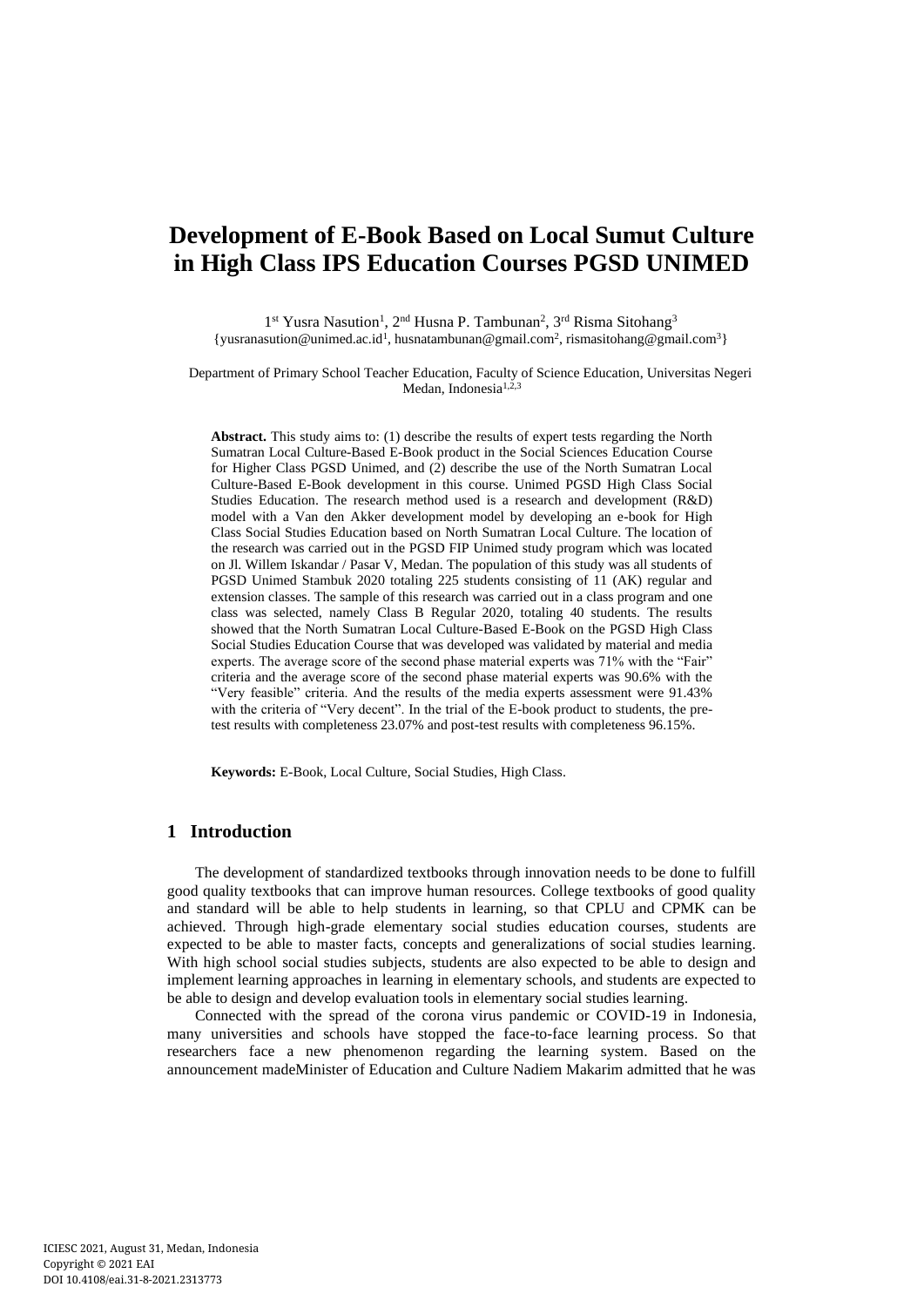studying the possibility of implementing an emergency curriculum due to conditions that required studying at home during the virus pandemic corona (Covid-19). In addition, students must also be ready to adapt to changes in learning regulated by schools and universities. Remote learning can be seen as more freely and flexibly accessed from home.

In addition, in Law no. 20 of 2003 it is stated thateducation national based on Pancasila and the State Constitution Republic of Indonesia 1945. One of the Pancasila points that can be applied is develop a sense of love for the homeland and nation. Based onstatement on, educational activities that occur in Indonesia must be appropriate, based on, and is an effort to implement the values of Pancasila. Matter it is trying so that the spirit of nationalism of students can continue to grow and develop. This is due to the extinction of local wisdom thatIt is in each-each area so it needs an early introduction through young generation.

In line with this statement, the introduction of regional culture or potential is important. This is because the spirit of nationalism will emerge when an individual has been able to internalize the love of his area in everyday life. In an effort to develop values in citizens through education, one of the strategies adopted is through the integration of local wisdom materials in subjects especiallyhigh-grade elementary social studies education courses. Naisbit [1] says that the era of globalization will bring up a global image with a global culture that directly opposes local culture. The information and communication revolution as a direct impact of advances in science and technology has removed regional and territorial boundaries, so thatfor certain communities this condition must be addressed with hurry up and comprehensive so that they don't lose themselves nation.

Based on the explanation above, the step of material integration wisdom local in the subjects of high-grade elementary social studies education courses through the development of local culture is expected able to cultivate the love of the younger generation towards the potential of the region so that they want to participate in preserving local wisdom in the area. Local culture can also be used as a means to instill moral values which develop in the community, considering that local wisdom is also full of values moral capable of forming a good personality. With thus, the integration of local wisdom in learning is considered capable of make the younger generation participates in contributing to maintaining the superior potential of the region as well as instilling good moral values and developing in society to form a complete human being. In developing local wisdom there are also other functions that are useful both for humans as individual, social, and human beings who are in contact with the environment. Among them, functions for the conservation and preservation of natural resources, for the development of human resources, for the development of culture and science, have social meanings such as communal/relative integration ceremonies. Other functions can also mean ethics and morals as well as kinship, for example bringing back regional traditions in the form of packaging Social Science material that contains wisdom.

Based on the phenomenon that is happening right now, when facing the Corona pandemic that doesn't know when it will end. Researchers provide one way that can be used to carry out the online learning process is by developing an E-Book Development Based on North Sumatran Local Culture in the Social Sciences Education Course for Higher Class PGSD Unimed. In this study, researchers designed a valid high-grade Social Science Education textbook used by lecturers in the learning process according to the characteristics of students and the potential of North Sumatra so as to increase creativity and student learning outcomes. This textbook is also seen from the accuracy of the content which is the validation or validity of the contents or the truth of the contents scientifically and the alignment of contents based on the value system adopted by a society or nation. Content validation shows that teaching materials are not developed carelessly. The content of teaching materials is developed based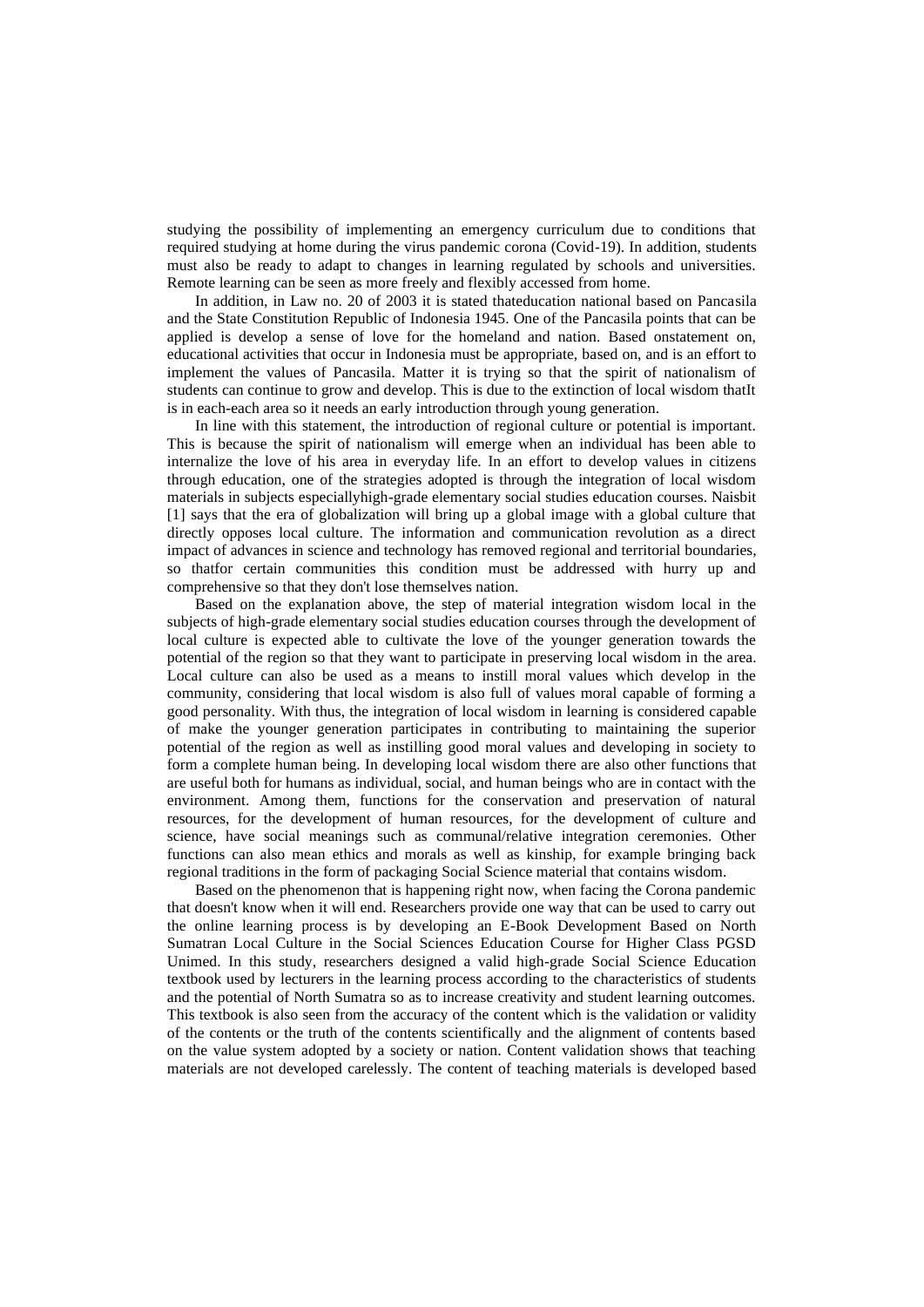on the concepts and theories that apply in the field of science and in accordance with the development of the field of science and the results of empirical research conducted in the field of science. Thus, the content of teaching materials can be justified scientifically, correct from a scientific point of view. Content validation is very important to note so that teaching materials do not spread misconceptions or misconceptions that students can take to the next level of education or into their lives. According to Belawati [2] to be able to maintain content validation, in the development of teaching materials, teachers must always use reference books or library materials, theories and concepts that apply in a field of science as well as the latest developments in a field of science. Content harmony means the conformity of the content of teaching materials with the value system and philosophy of life prevailing in the country and society in which students are located. In this case, researchers develop teaching materials that can be used as guidelines for lecturers in making teaching materials. The teaching materials developed include learning objectives, logical and systematic presentation of material and sentences that are easily understood and understood by lecturers and students. Based on the explanation above, the title of this research is the Development of an E-Book Based on North Sumatran Local Culture in the Social Sciences Education Course for Higher Class PGSD Unimed.

# **2 Method**

This research method is a research and development (R&D) method. This method was used because it developed an e-book for High Grade Social Studies Education Based on North Sumatran Local Culture. In this study, following the research and development model of Van den Akker [3] which includes 3 main aspects of substantive, procedural and theoreticalempirical. (1) Substantive aspects, validity, practicality, and effectiveness. (2) Aspects of procedures, related to development activities. (a) A front-end analysis to describe the starting situation (context, available theory, and research results), (b) A formative analysis to develop, evaluate, and revise the materials. (3) Theoretical-empirical aspects: related to the theory used and the field data produced. The Van den Akker model is a continuous circle. Each element of development is directly related to the revision activity. The development of an e-book for High Grade Social Studies Education Based on North Sumatran Local Culture can be started from any element in the cycle. Researchers used the six elements contained in the Van Den Akker development model, namely: (1) Preliminary Analysis, (2) Expert and teacher evaluation, (3) Small-scale trial, (4) Empirical data, (5) Reflection and revision, ( 6) Tracing model. The sequence of steps for developing teaching and learning short stories texts and LAS based on the Van Den Akker research and development model can be seen from the following figure: Researchers used the six elements contained in the Van Den Akker development model, namely: (1) Preliminary Analysis, (2) Expert and teacher evaluation, (3) Small-scale trial, (4) Empirical data, (5) Reflection and revision, ( 6) Tracing model. The sequence of steps for developing teaching and learning short stories texts and LAS based on the Van Den Akker research and development model can be seen from the following figure: Researchers used the six elements contained in the Van Den Akker development model, namely: (1) Preliminary Analysis, (2) Expert and teacher evaluation, (3) Small-scale trial, (4) Empirical data, (5) Reflection and revision, ( 6) Tracing model. The sequence of steps for developing teaching and learning short stories texts and LAS based on the Van Den Akker research and development model can be seen from the following figure: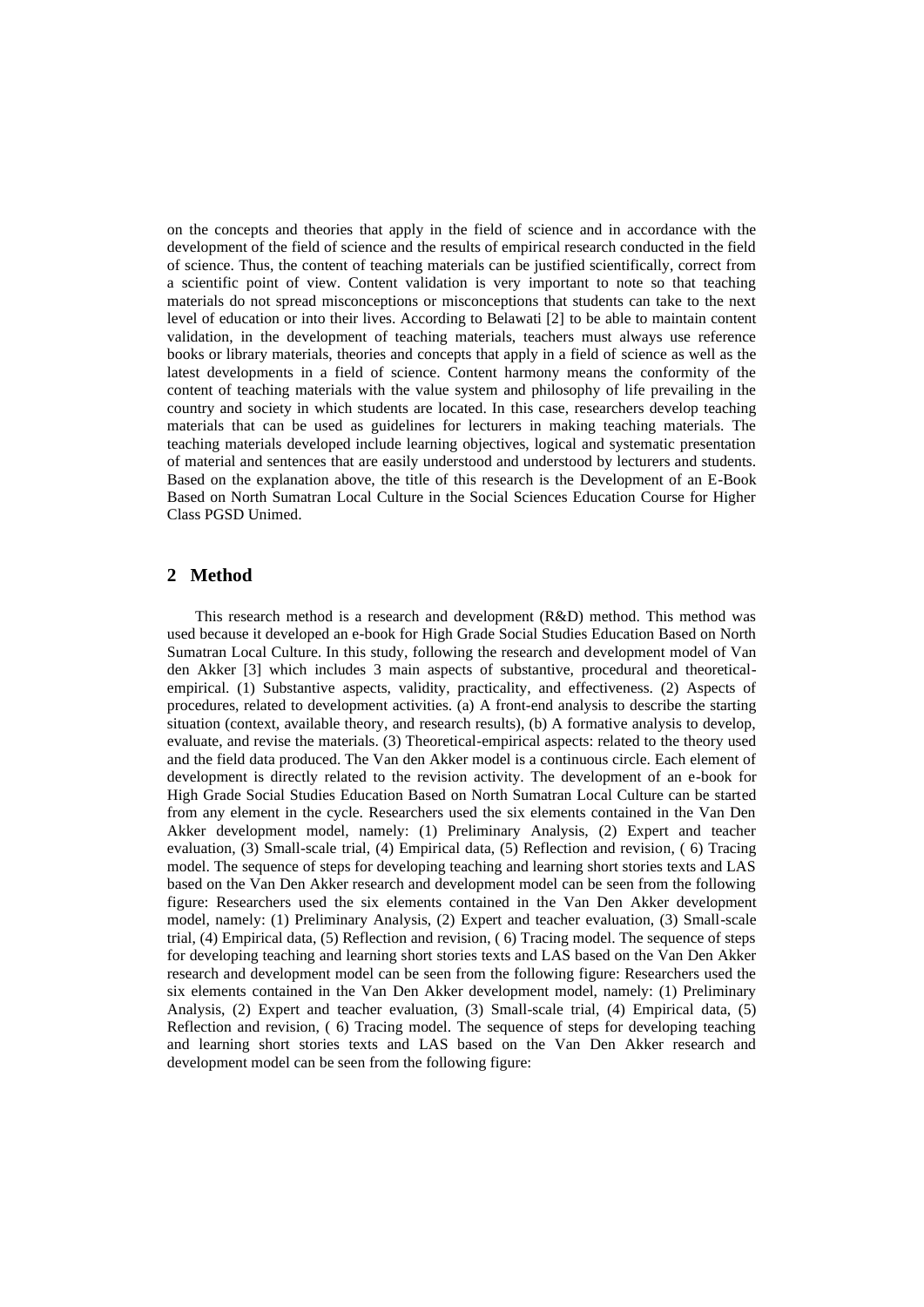

**Fig. 1.** Research and development model diagram [3].

The location of the research was carried out in the PGSD FIP Unimed study program which was located on Jl. Willem Iskandar / Pasar V, Medan, North Sumatra – Indonesia. The population of this study was all students of PGSD Unimed Stambuk 2020 totaling 225 students consisting of 11 (A-K) regular and extension classes. The sample of this research was carried out in a class program and one class was chosen, namely Class B Regular 2020, totaling 40 students.

#### **3 Results and Discussion**

The media validation stage is carried out by the validator by assessing aspects of content or content, design, appearance, use, presentation, language, aspects of material content, presentation of learning materials. The validation results from the experts are used as the basis for revising the North Sumatran Local Culture-Based E-Book on the Higher Class Social Studies Education Course. The revision is useful so that the E-Book Based on the Local Culture of North Sumatra on the Higher Class Social Science Education Course that is made gets a decent product. The results of the evaluation of the North Sumatran Local Culture-Based E-Book product in the Higher Class Social Studies Education Course can be seen from the assessment of the validator who is two experts from the State University of Medan at the Faculty of Education. The following are the results of product validation that have been obtained from material experts.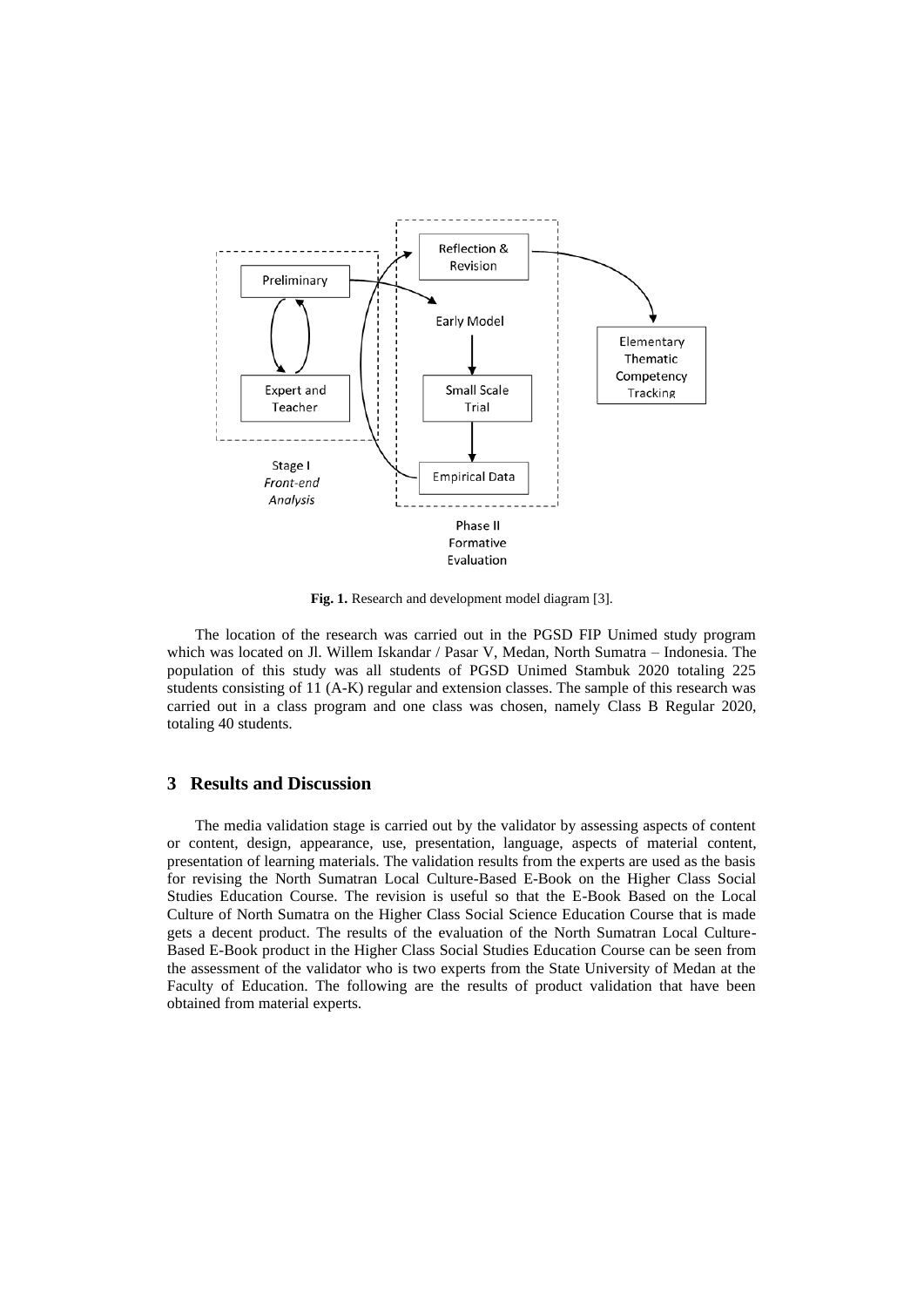| <b>Table 1.</b> Results of Phase 1 Material Expert Validation. |
|----------------------------------------------------------------|
|                                                                |

| No | Aspect                                | <b>Score</b> | <b>Average Score</b> | <b>Information</b> |
|----|---------------------------------------|--------------|----------------------|--------------------|
| 1. | <b>Aspects of Material</b><br>Content | 75%          |                      |                    |
| 2. | Aspects of material<br>presentation   | 70%          | 71%                  | Worthy             |
| 3. | Language aspect                       | 68%          |                      |                    |

Based on the table above, the results of the material expert validation assessment stage I obtained an average score of 71% which was stated with the "Eligible" criteria. In the material aspect, it gets a score of 75% with the "Eligible" criteria. Furthermore, the aspect of material presentation obtained a score of 70% with the criteria of "Eligible". Then the language aspect got a score of 68% with "Enough Decent". After the validation of the material expert phase I, the data obtained from the instrument assessment results that the media was revised with several criticisms and suggestions that had been given. The researcher on March 26, 2021 carried out the validation of the material expert phase II.

| Table 2. Results of Phase 2 Material Expert Validation. |  |  |
|---------------------------------------------------------|--|--|
|---------------------------------------------------------|--|--|

| No | Aspect                                 | <b>Score</b> | Average<br><b>Score</b> | <b>Information</b> |
|----|----------------------------------------|--------------|-------------------------|--------------------|
| 1. | Load Aspect<br>Material                | 90%          |                         |                    |
| 2. | <b>Presentation Aspect</b><br>Material | 90%          | 90.6%                   | Very Worthy        |
| 3. | Language Aspect                        | 92%          |                         |                    |

Based on the table above, the results of the material expert validation assessment stage II obtained an average score of 90.6% which was stated with the "Very Eligible" criteria. In the material aspect, it gets a score of 90% with very good criteria. Furthermore, the aspect of material presentation obtained a score of 90% with very good criteria. Then the language aspect got a score of 92% with good criteria. After being validated by the material expert, it is followed by an expert. Media validation is carried out by a media design expert. The following are the results of product validation by media design experts.

**Table 3.** Validation Results of E-Book Media Design Experts Based on Local Culture.

| No  | Aspect                        | <b>Score</b> | Average<br><b>Score</b> | <b>Information</b> |
|-----|-------------------------------|--------------|-------------------------|--------------------|
|     | Aspects of content or content | 92%          |                         |                    |
|     | Display aspect                | 95.38%       | 91.43%                  | Very Worthy        |
| 3.  | Aspects of use                | 93.34%       |                         |                    |
| -4. | Language aspect               | 85%          |                         |                    |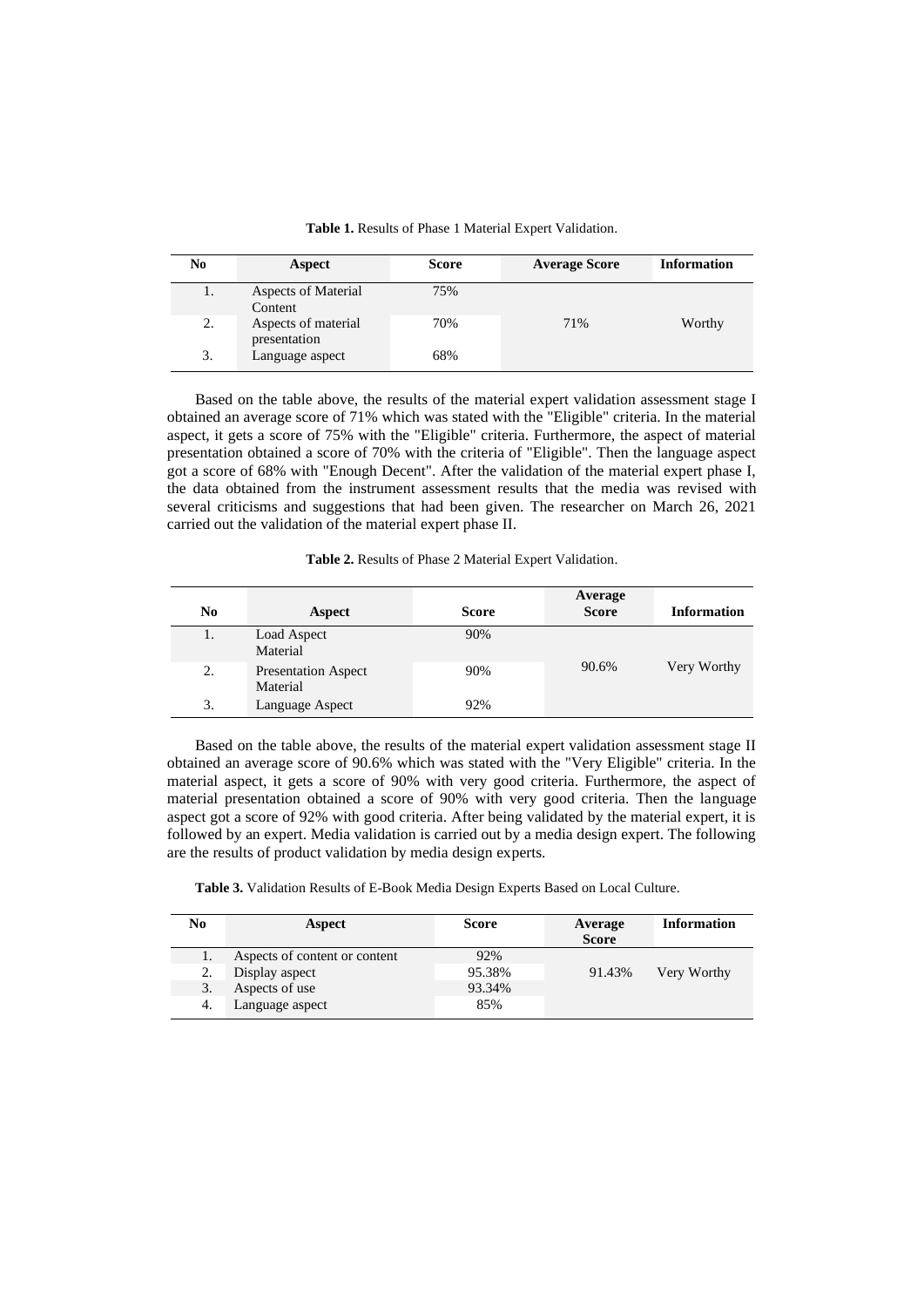Based on table 3. above, the content aspect gets a score of 92% with the criteria "Very Eligible". Furthermore, the display aspect obtained a score of 95.38% with the "Very Eligible" criteria. Then the aspect of use obtained a score of 93.34% with the criteria of "Very Eligible". The language aspect with a total score of 85% with the criteria "Eligible". The results of the media expert validation assessment obtained an average score of 91.43% which was stated with the "Very Eligible" criteria. The stages of student evaluation are carried out after learning activities are carried out using an E-Book Based on the Local Culture of North Sumatra in the Higher Class Social Studies Education Course. The following are the results of the assessment of the use of the North Sumatran Local Culture-Based E-Book in the Higher Class Social Studies Education Course based on the pre-test and post-test scores as well as the results of the assessment instrument through student response questionnaires.

**Table 4.** Pre-test Results of Using Local Culture-Based E-Books in Higher Class Social Studies Education Courses.

| N <sub>0</sub> | Category               | Range<br><b>Mark</b> | <b>Frequency</b>             | Amount<br><b>Mark</b> | $\frac{0}{0}$            | Mean  |
|----------------|------------------------|----------------------|------------------------------|-----------------------|--------------------------|-------|
| 1.             | Very Complete          | 95-100               | $\overline{\phantom{a}}$     | -                     | $\overline{\phantom{a}}$ |       |
| 2.             | Complete               | 85-94                | $\qquad \qquad \blacksquare$ |                       | $\overline{\phantom{a}}$ |       |
| 3.             | <b>Enough Complete</b> | 75-84                | 6                            | 465                   | 23.1                     | 62.88 |
| 4.             | Not Complete           | 75                   | 20                           | 1170                  | 76.9                     |       |
|                | <b>Totally</b>         |                      | 26                           | 1635                  | 100                      |       |

Based on table 4. above shows that the students who scored in the "Enough Complete" category (75-84) were 6 students with a percentage of 23.1% with a total score of 465. Furthermore, the scores included in the "Not Complete" category (amounted to 20 students) with a percentage of 76.9% with a total score of 1170. The results of the pre-test scores obtained by students reached a total score of 1635 with an average score of 62.88 with the criteria "Not Complete". After the pre-test was carried out, the next step namely conducting a post-test final test to determine the level of achievement of student learning outcomes in the Higher Class Social Sciences Education Course.

**Table 5.** Pre-test Results of Using Local Culture-Based E-Books in Higher Class Social Studies Education Courses.

| N <sub>0</sub> | Category               | Range       | <b>Frequency</b> | Amount      | $\frac{0}{0}$ | Mean  |
|----------------|------------------------|-------------|------------------|-------------|---------------|-------|
|                |                        | <b>Mark</b> |                  | <b>Mark</b> |               |       |
| 1.             | Very Complete          | 95-100      | 8                | 785         | 34.6          |       |
| 2.             | Complete               | 85-94       | 13               | 1140        | 46.2          |       |
| 3.             | <b>Enough Complete</b> | 75-84       | 4                | 315         | 15.4          | 88.65 |
| 4.             | Not Complete           | 75          |                  | 65          | 3.8           |       |
|                | <b>Totally</b>         |             | 26               | 2305        | 100           |       |

Based on table 5. above, it shows that of the 26 students who scored in the "Very Complete" category (95-100) there were 8 students with a percentage of 34.6% with a total score of 785. Students who scored in the "Completed" category (85-94) ) totaled 13 students with a percentage of 46.15%% with a total score of 1140. Students who scored in the category of Complete Enough (75-84) were 4 students with a percentage of 15.3% with a total score of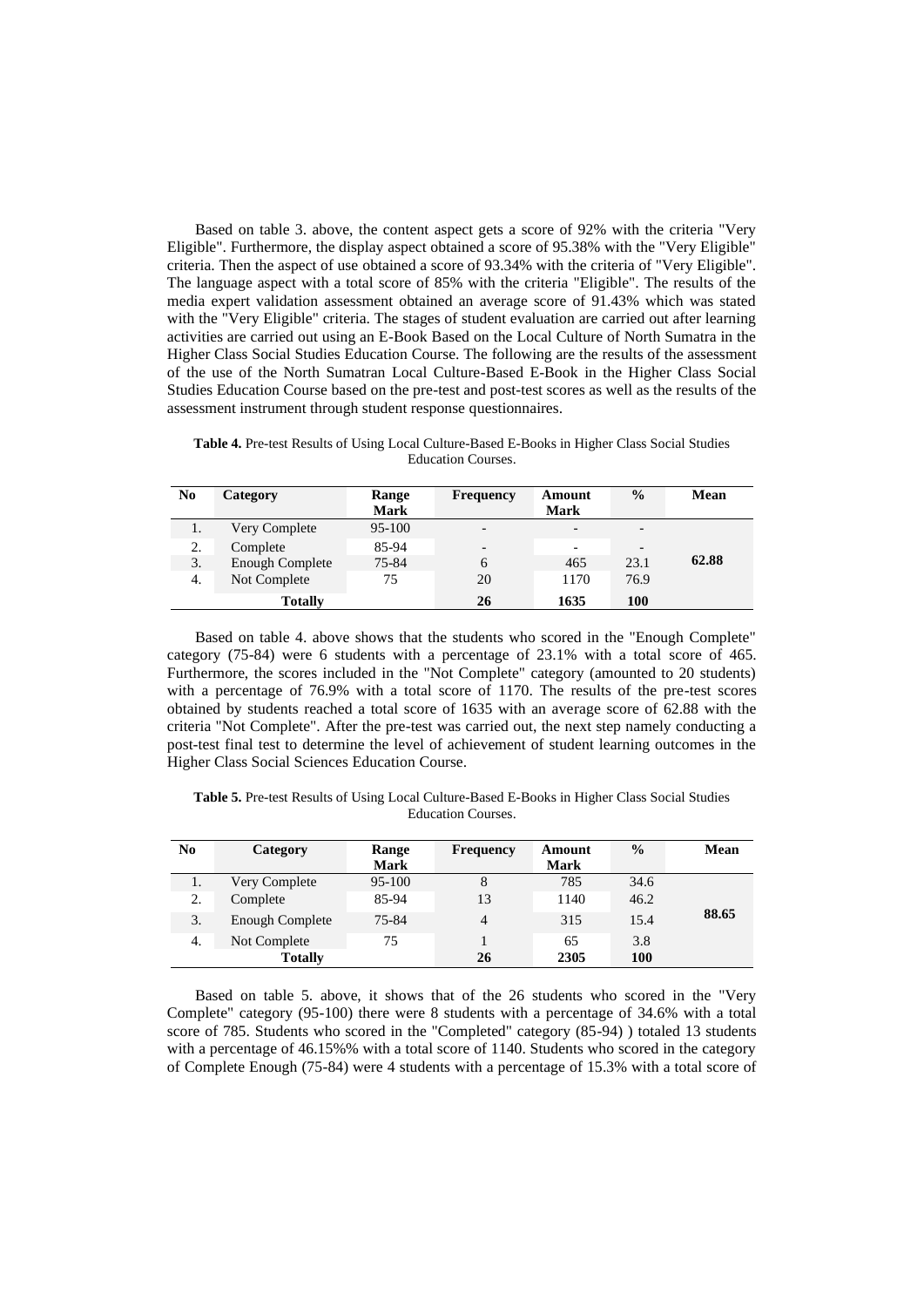315. Furthermore, students who scored in the category "Unfinished" amounted to 1 person with a percentage of 3.8 % with a total score of 65. That the post-test scores obtained by students reached a total score of 2305 with an average score of 88.65 with the criteria of "Completed".

**Table 6.** The Results of the Difference Between Pre-Test and Post-Test in the Use Of E-Books Based on Local Culture in High Grade Social Studies Education Courses.

| No       | Group                  | Average value | <b>Difference</b> |
|----------|------------------------|---------------|-------------------|
|          | Pre-test (pretest)     | 62.88         | 25.77             |
| <u>.</u> | Final test (post test) | 88.65         |                   |

The table above shows a comparison of the average value of the pre-test and post-test obtained 25.77 with an average pre-test of 62.88 stated with the criteria of "Not Completed" and the average post-test of 88.65 with the criteria of "Completed". The trial was carried out on class B Regular 2020 PGSD students by providing student response questionnaires to find out the practicality of using Local Culture-Based E-Books in Higher Class Social Studies Education Courses. The results of the student response assessment can be seen in the table below.

**Table 7.** Student Response Results Using E-Books Based on Local Culture in High Class Social Studies Education Courses.

| No | Aspect              | <b>Score</b> | Average<br><b>Score</b> | <b>Information</b> |
|----|---------------------|--------------|-------------------------|--------------------|
|    | Aspects of Interest | 82.69%       |                         |                    |
| 2. | Display Aspect      | 83.58%       | 80.28%                  | <b>Practical</b>   |
| 3. | Language Aspect     | 77.69%       |                         |                    |
| 4. | Aspect of usability | 77.18%       |                         |                    |

Based on table 7 above, the results of the assessment of the student response instrument obtained an average score of 80.28% which was stated by the statement "Practical". On the aspect of interest, it scored 82.69% with the criteria of "Very Practical". Furthermore, the display aspect obtained a score of 83.58% with the criteria of "Very Practical". Then the language aspect obtained a score of 77.69% with the "Practical" criteria. The usability aspect with a total score of 77.18 with the criteria "Practical".

The development of Local Culture-Based E-Book products in Higher Class Social Studies Education Courses can assist lecturers in delivering information so that students can understand lectures more easily. In line with Sukmadinata's theory, research and development is a process or steps to develop a new product or improve an existing product, which can be accounted for. So researchers in developing E-Book products Based on Local Culture in Higher Class Social Science Education Courses were developed based on the absence of E-Books Based on Local Cultures that were used by lecturers in lecture activities at PGSD FIP UNIMED. So the researchers focused on developing E-Books Based on Local Cultures in Higher Class Social Studies Education Courses.

The data from the assessment results obtained from the validation of material experts in the first stage, namely getting a score of 71% with the "Eligible" criteria and with revisions. Referring to the criticisms and suggestions that have been given, the researchers carried out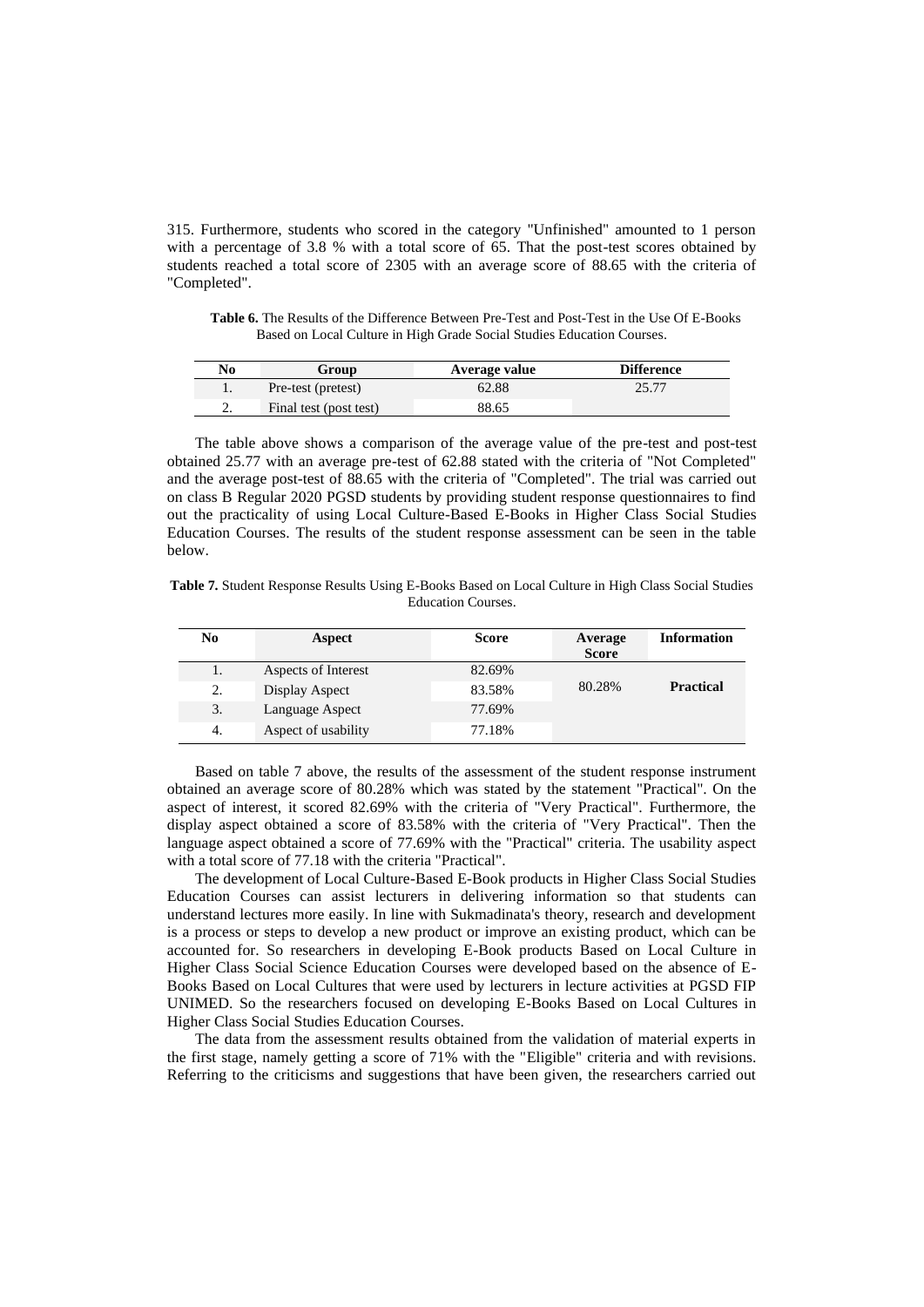the second stage of validation and obtained a total score of 90.67% with the criteria of "Very Eligible" and without revision. Then the results of the expert assessment of the media design design validator as a media expert at this validation stage obtained a total score of 91.43% with the "Very Eligible" criteria and without revision and can be tested in schools. The average assessment results from the experts obtained were 84.3% with the criteria obtained, namely "Fair" and without revisions and learning media products can be tested.

The Practicality of Local Culture-Based E-Books in High Class Social Studies Education Courses based on the results of data obtained from student responses. Assessment of student responses based on aspects of interest, aspects of appearance, aspects of language, and aspects of learning. Then the average value of practicality is obtained that the Flash-based audiovisual learning media is categorized as "Practical" by obtaining an average value of 80.28%. Based on the results of student data, practical criteria can be found, it states that E-Books Based on Local Culture in Higher Class Social Studies Education Courses are to be used in the online learning process. The results of the test of the effectiveness of the local culture-based E-Book learning media in the Higher Class Social Studies Education Course based on the implementation of the pre-test and post-test. From the data, students obtained complete learning outcomes, namely 80. The results of pre-test students who completed were 5 students (38.46%). After that, a post-test was carried out to obtain complete student data, namely as many as 25 students (96.15%). Based on the data obtained from the results of the pre-test and post-test, there was an increase in student learning outcomes.

## **4 Conclusion**

Based on the results and discussion of research on the development of Local Culture-Based E-Books in Higher Class Social Studies Education Courses, it can be concluded as follows: Based on the results obtained in the research conducted that the development of Local Culture-Based E-Books in the Higher Class Social Studies Education Course, it was obtained that the feasibility of the material experts phase I was obtained, namely the percentage score of 71% with the criteria "Eligible" and the validation of the material experts in phase II obtained a score 90.68% with "Very Eligible" criteria. Then the assessment obtained from media experts is with a score of 92.67% with the criteria "Very decent" with no revision.

The data from the student response assessment based on the interest aspect, display aspect, language aspect, and learning aspect obtained an average score of 80.28% (Practical). So E-Books Based on Local Culture on High Class Social Studies Education Courses are good for students to use. Furthermore, the results of the pre-test carried out before using the Local Culture-Based E-Book in the Higher Class Social Science Education Course, it was found that 6 students had completed learning outcomes (23.06%). For the results of the post-test test in the learning process using E-Books Based on Local Culture in the Higher Class Social Science Education Course, the student learning outcomes who completed as many as 25 people (96.15%) It was found that student learning outcomes increased after using E-learning. Local Culture-Based Book on Higher Class Social Studies Education Courses.

## **References**

[1] Mardapi D. Techniques for Preparation of Instruments and Nontests. Yogyakarta: Mitra Cendikia Offset; 2015. 13.